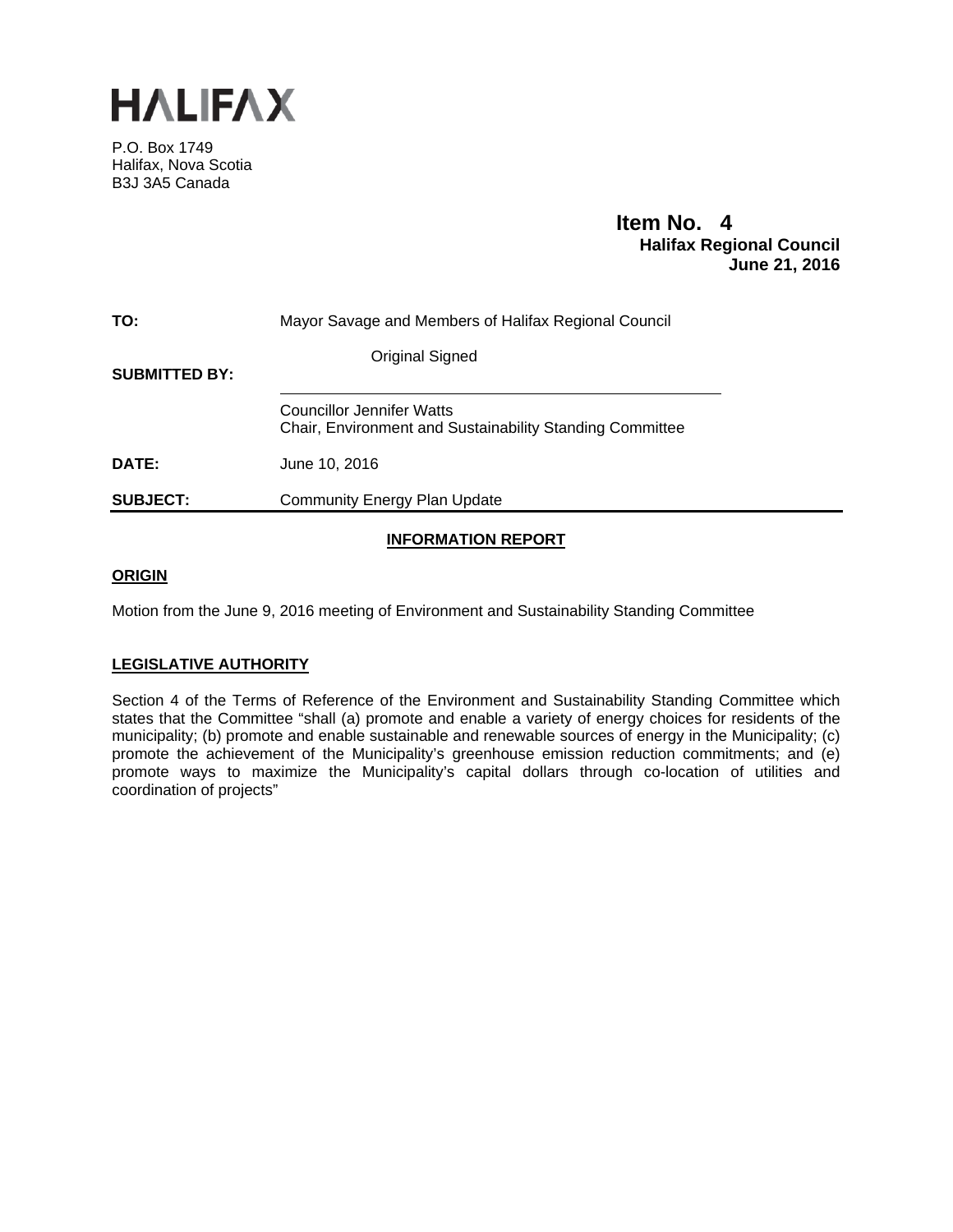## **BACKGROUND/DISCUSSION**

The Environment and Sustainability Standing Committee received a staff report in regard to an update on the Community Energy Plan at its June 9, 2016 meeting. The Committee passed a motion to forward the report to Regional Council for information.

# **FINANCIAL IMPLICATIONS**

There are no financial implications to this report.

# **COMMUNITY ENGAGEMENT**

The Environment and Sustainability Standing Committee is comprised of six elected officials. Meetings are held in public unless otherwise indicated and the agenda and materials are posted to the HRM website.

# **ATTACHMENTS**

Attachment 1: Staff report dated May 10, 2016.

A copy of this report can be obtained online at http://www.halifax.ca/council/agendasc/cagenda.php then choose the appropriate meeting date, or by contacting the Office of the Municipal Clerk at 902.490.4210, or Fax 902.490.4208.

Report Prepared by: Phoebe Rai, Legislative Assistant, 902-490-6732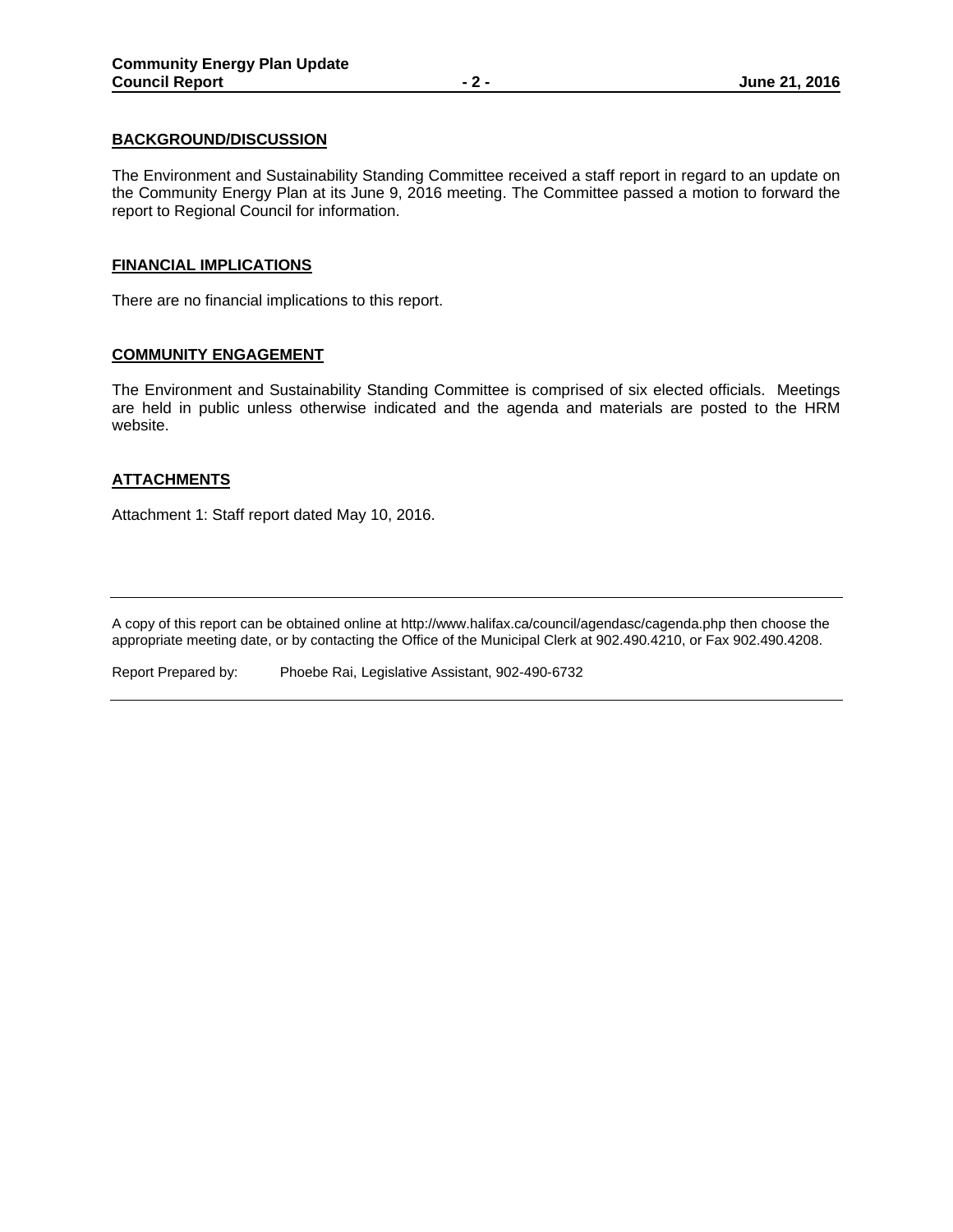

P.O. Box 1749 Halifax, Nova Scotia B3J 3A5 Canada

# **Attachment 1 Environment & Sustainability Standing Committee June 9, 2016**

| TO:                  | Chair and Members of the Environment & Sustainability Standing Committee |
|----------------------|--------------------------------------------------------------------------|
| <b>SUBMITTED BY:</b> | <b>Original Signed</b>                                                   |
|                      | Bob Bjerke, Chief Planner and Director, Planning and Development         |
| <b>DATE:</b>         | May 10 2016                                                              |
| <b>SUBJECT:</b>      | <b>Community Energy Plan Update</b>                                      |
|                      |                                                                          |

# **INFORMATION REPORT**

# **ORIGIN**

Environment and Sustainability Standing Committee, September 10, 2014, Progress Report on HRM's Community Energy Plan Update.

# **LEGISLATIVE AUTHORITY**

Halifax Regional Municipality Charter, Purpose of Municipal Planning Strategy, 228.

228 The purpose of a municipal planning strategy is to provide statements of policy to guide the development and management of the Municipality and, to further this purpose, to establish

(a) policies that address problems and opportunities concerning the development of land and the effects of the development;

(b) policies to provide a framework for the environmental, social and economic development within the Municipality;

(c) policies that are reasonably consistent with the intent of statements of provincial interest; and

(d) specify programs and actions necessary for implementing the municipal planning strategy.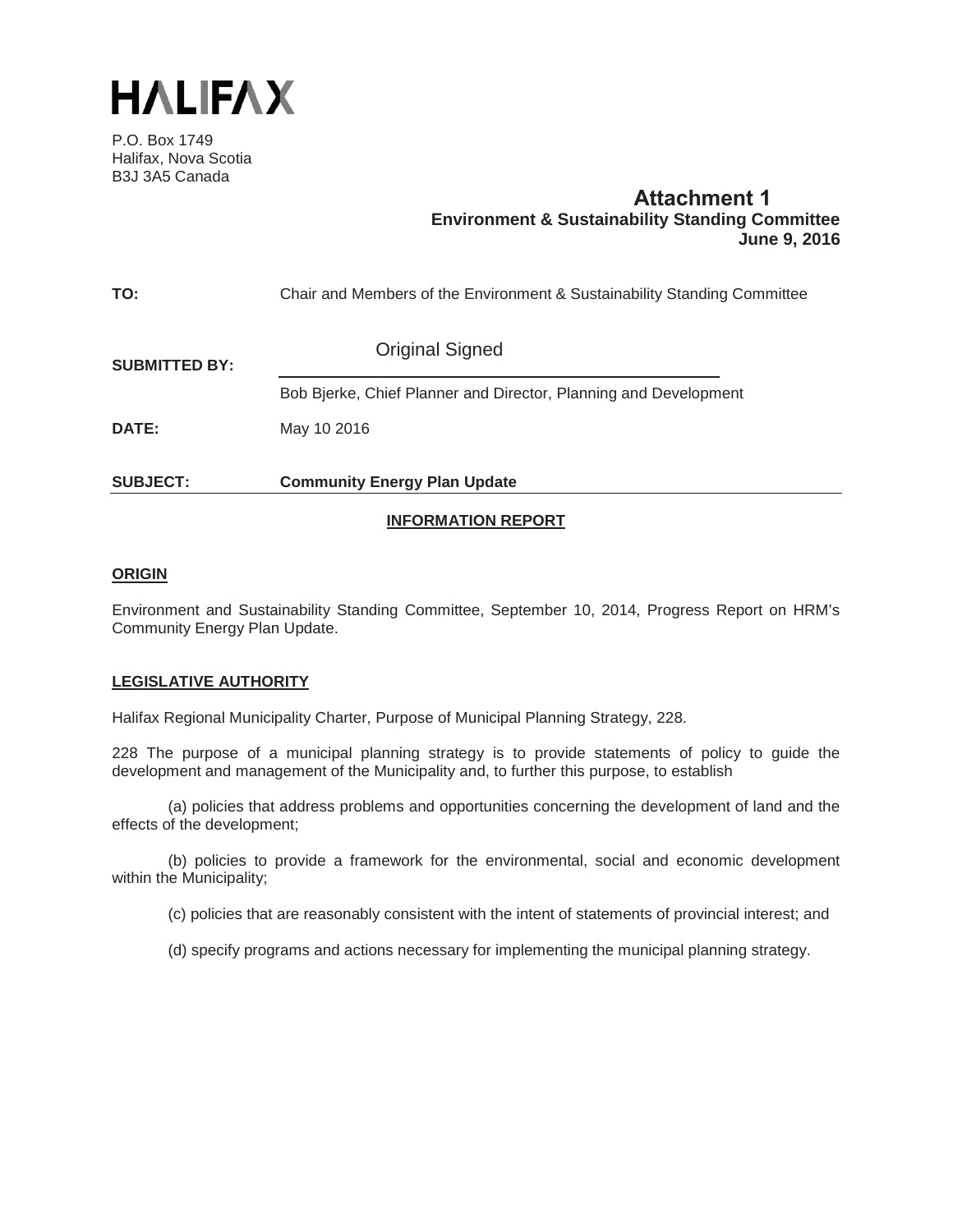#### **BACKGROUND**

During the Environment and Sustainability Standing Committee (ESSC) meeting of September 10, 2014, Energy & Environment submitted an information report titled "Progress Report on HRM's Community Energy Plan Update". This report followed the January 9, 2014 presentation to ESSC titled "The Community Energy Plan Revision Project" and the November 13, 2013 ESSC Information Report titled "Update Community Energy Plan Revision, Desired Outcomes".

The Community Energy Plan (CEP) update will focus on targeted actions the municipality and community stakeholders can take within the two to five years to improve the sustainability of the Municipality's community energy, which includes both the production and use of energy. Actions will focus on energy efficiency and renewable energy initiatives as well as a strong educational effort to increase energy literacy among residents.

## **DISCUSSION**

HRM's CEP is a Priorities Plan within the Regional Municipal Planning Strategy. The CEP was first adopted in 2007 and resulted in significant progress towards increased energy efficiency and renewable energy within the municipality. Staff began the process of revising the CEP in 2013, with the following community engagement completed through 2014:

- Online survey for businesses, Winter 2013
- Phone survey for businesses, June 2014
- Targeted session with the Canadian Green Building Council Atlantic Chapter, March 10, 2014
- Targeted session with the Clean Foundation and Ecology Action Centre, May 8, 2014
- Engagement panels at the Solar Fiesta for Solar City, Dartmouth Sportsplex, March 1, 2014
- Engagement panels at the Halifax Seaport Farmers' Market, May 3, 2014
- Engagement panels at the Alderney Landing Farmers' Market. Dartmouth, May 17, 2014
- Engagement panels at the Renewable Energy Conference, WTCC, April 15-16, 2014
- Engagement through HRM's Shape Your City website, March-July 2014

Due to significant staff changes in the Energy & Environment group, as well as competing priorities, the revised CEP document was not submitted for adoption in a timely fashion after the engagement efforts concluded. Further, the revised document required modifications to include short term, tangible actions by HRM and community stakeholders.

For these reasons, staff plans to re-engage key stakeholders to agree on actions, timelines and responsibilities for inclusion in the CEP during spring and summer 2016. In addition, staff will re-engage residents through the Shape Your City website. Shape Your City was used in the previous engagement effort in 2014.

#### **Timeline for CEP Update:**

- June/July 2016 Engage key stakeholders and residents, with a focus on targeted actions, roles and responsibilities to include in the revised CEP.
- August 2016 Rewrite the CEP to include the results of the 2014 and 2016 engagement efforts.
- September 2016 Submit Revised CEP to the Environment & Sustainability Standing Committee for consideration during their September 8 2016 meeting.
- October 2016 Adoption of the revised CEP by Regional Council.